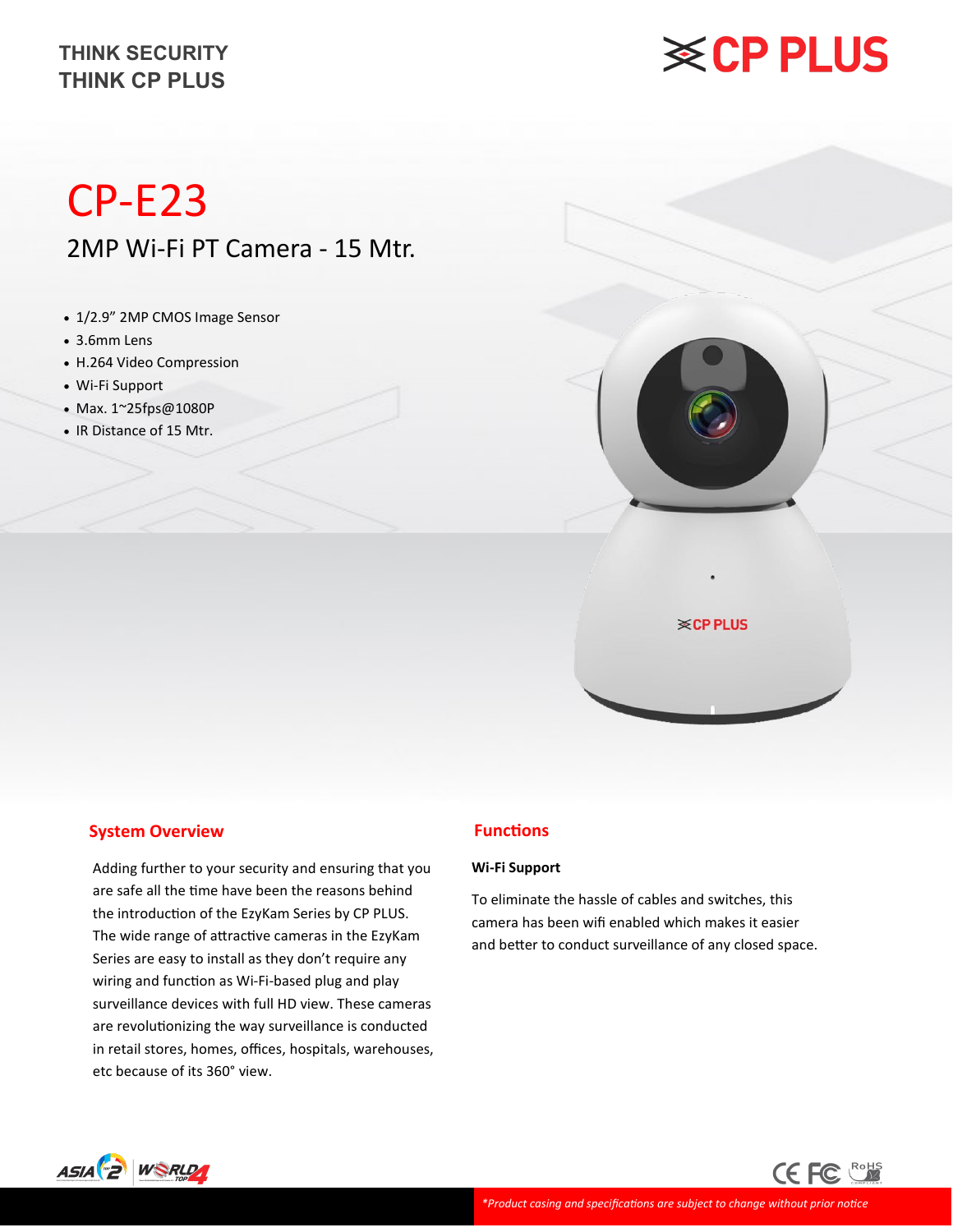# **※CP PLUS**



## CP-E23 2MP Wi-Fi PT Camera - 15 Mtr.

## **Functions**

## **Nothing will be missed**

This camera has been designed to catch everything in a room as it can be revolved completely to 360°, making it easier to just turn it or place it in any direction that requires more attention.

## **View and Talk**

The most advanced feature of this surveillance device is that it can also be used as a gadget to interact with people when you are not in the same place without even having to place a call.

#### **Motion Alert**

Motion Alert technology allows you to get immediate alerts as soon a single motion is detected in the scene. This feature has reduced the effort put in surveillance by copious amounts and has eased the life of millions.

## **About CP PLUS**

The brand that is on its way to lead the world when it comes to the security and surveillance industry, CP PLUS, keeps bombarding the market with the most reliable range of products that have been designed carefully and methodically to automate the whole surveillance and security process, no matter how big your premises are.

It was the initiative to help the public in the area where they are the most vulnerable and to empower the sense of safety in our hearts that had conceptualized CP PLUS. And embarking on its mission to make the world a safer and more secure place has taken the brand's journey to unprecedented levels even when compared to international competitors.



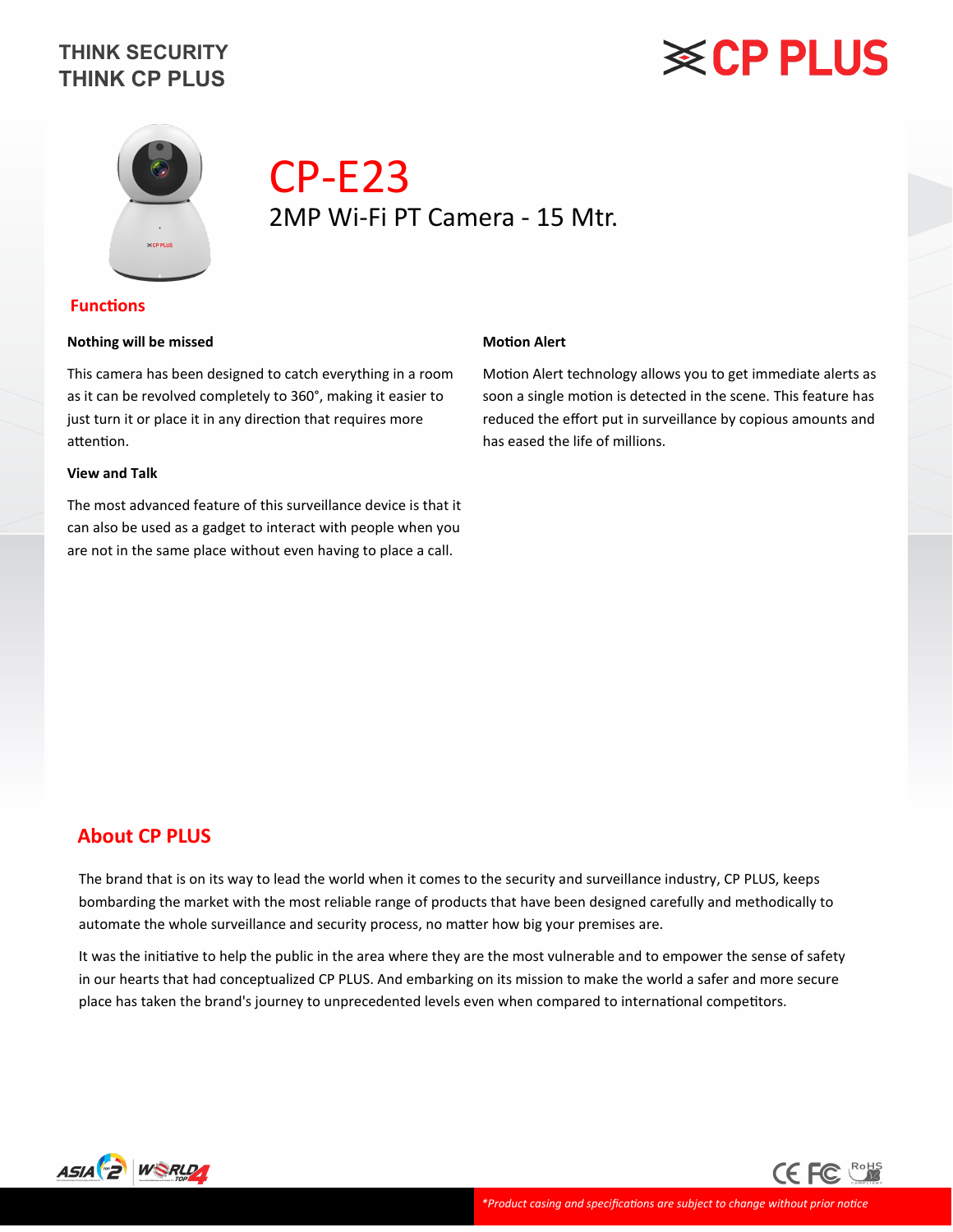# **≋CP PLUS**



CP-E23 2MP Wi-Fi PT Camera - 15 Mtr.

| Feature                    | Specification                                      |
|----------------------------|----------------------------------------------------|
| Compression                | H.264                                              |
| Image Sensor               | 1/2.9" CMOS sensor                                 |
| Minimum Illumination       | Color 0.01 Lux @F1.2 Black and White 0.001Lux@F1.2 |
| <b>Shutter Speed</b>       | 1/25~1/100,000 per second                          |
| Stream                     | Dual                                               |
| IR                         | High Power LED with ICR                            |
| <b>WDR</b>                 | <b>DWDR</b>                                        |
| <b>Bit Rate</b>            | 32Kbps~2Mbps                                       |
| Resolution                 | 1920 x 1080 (2MP)                                  |
| Lens                       | 3.6mm lens                                         |
| View Mode                  | HD & SD                                            |
| View Angle                 | $100^\circ$                                        |
| <b>Frame Rate</b>          | 1~25 per second                                    |
| <b>Recording Method</b>    | <b>Continuous Recording</b>                        |
| <b>Audio Communication</b> | Two way audio                                      |
| Wireless                   | IEEE802.11b/g/n                                    |
| Frequency                  | 2.4 GHz ~ 2.4835 GHz                               |
| <b>Wireless Security</b>   | WPA-P, WPA2-PSK                                    |
| Wi-Fi Range                | 50m (Open Area)                                    |
| Antenna                    | 38dB                                               |
| Data security              | AES128                                             |
| channel bandwidth          | Support 20/40MHz                                   |
| Reset                      | Support                                            |
| Pan/Tilt Angle             | Tilt: -10°~75°; Pan: 0~355°                        |